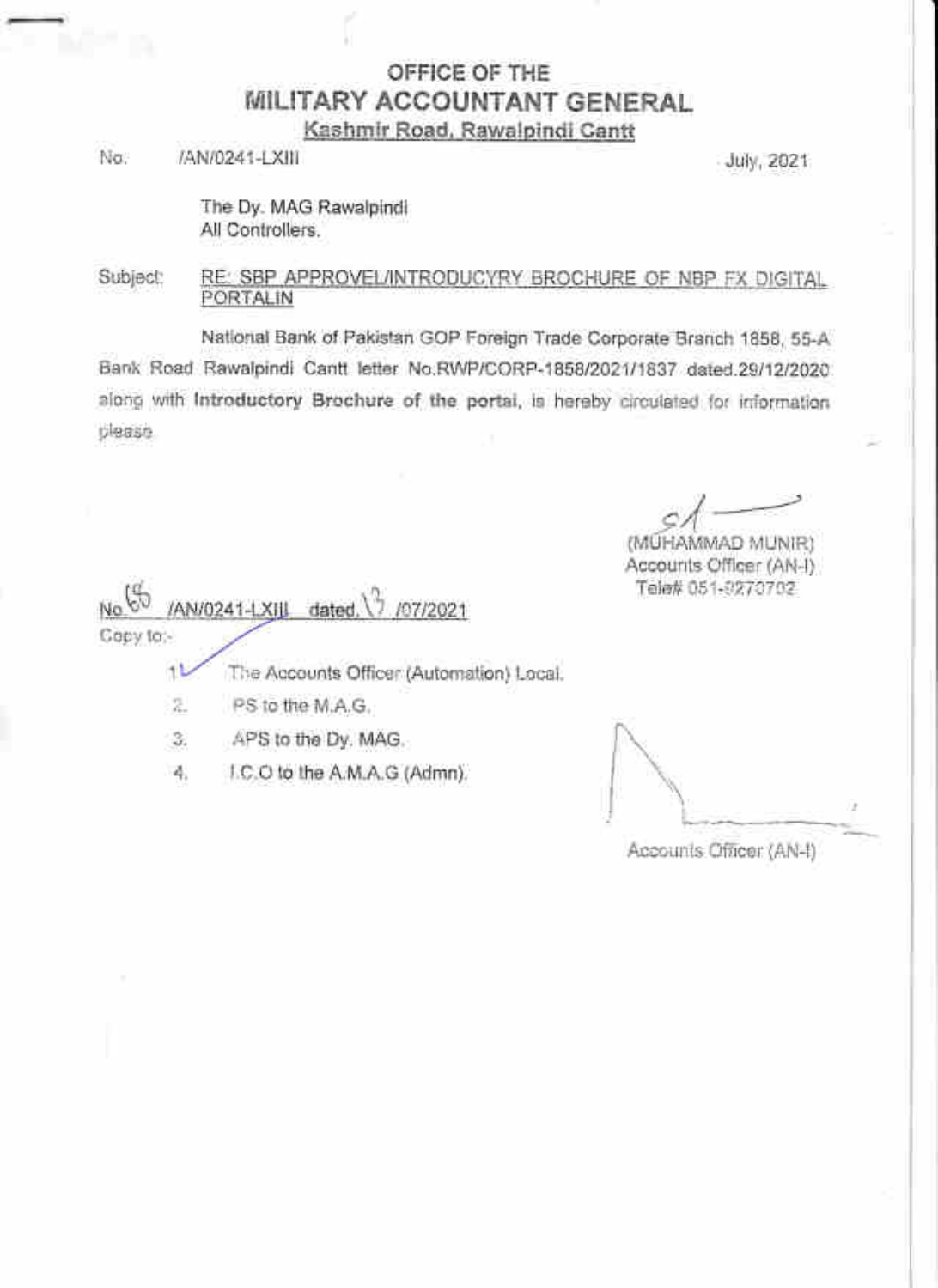

**GOP . FOREIGN TRADE CORPORATE BRANCH** 1858, 55-A BANK ROAD Rawalpindi Cantt:

051-9272678 Tm-053-0272679 FAX SWIFT: NBPAPKKA02R

Date 29.12.2020

RWP/CORP-1858/2021/1837

The M.A.G. M.A.G. Office, Bakery Road. Rawalpindi Cantt,



Dear Sir,

# **RE: SBP APPROVEL/INTRODUCTORY BROCHURE OF NBP FX DIGITAL PORTALIN**

In pursuance of State bank of Pakistan's (SBP) instructions, National Bank of Pakistan has developed a digital FX portal for its customers to submit documents and track status of FX cases related to obtaining regulatory (SBP) and/ bank approvals for remittances, L/C trade (CIF, CIP, DAP, Ex-work, advance payment .presentation period , Guarantees etc..) and investments as per SBP's Foreign Exchange Manual (FEM) from the convenience of their offices or homes.

Going forward, SBP has also instructed banks to discontinue acceptance of paper based submission of FX related cases by their customers by 30.6.2021. Therefore, customers are encouraged to get them related cases by this portal at the earliest and start submitting their FX cases via this portal.

We enclosed herewith "Introductory Brochure of the portal " for Forex transactions.

Thanks and Regards,

(Haroon Rafinde Ghuncha) Manager Trade

(Muhammad Qasim) **Trade Head**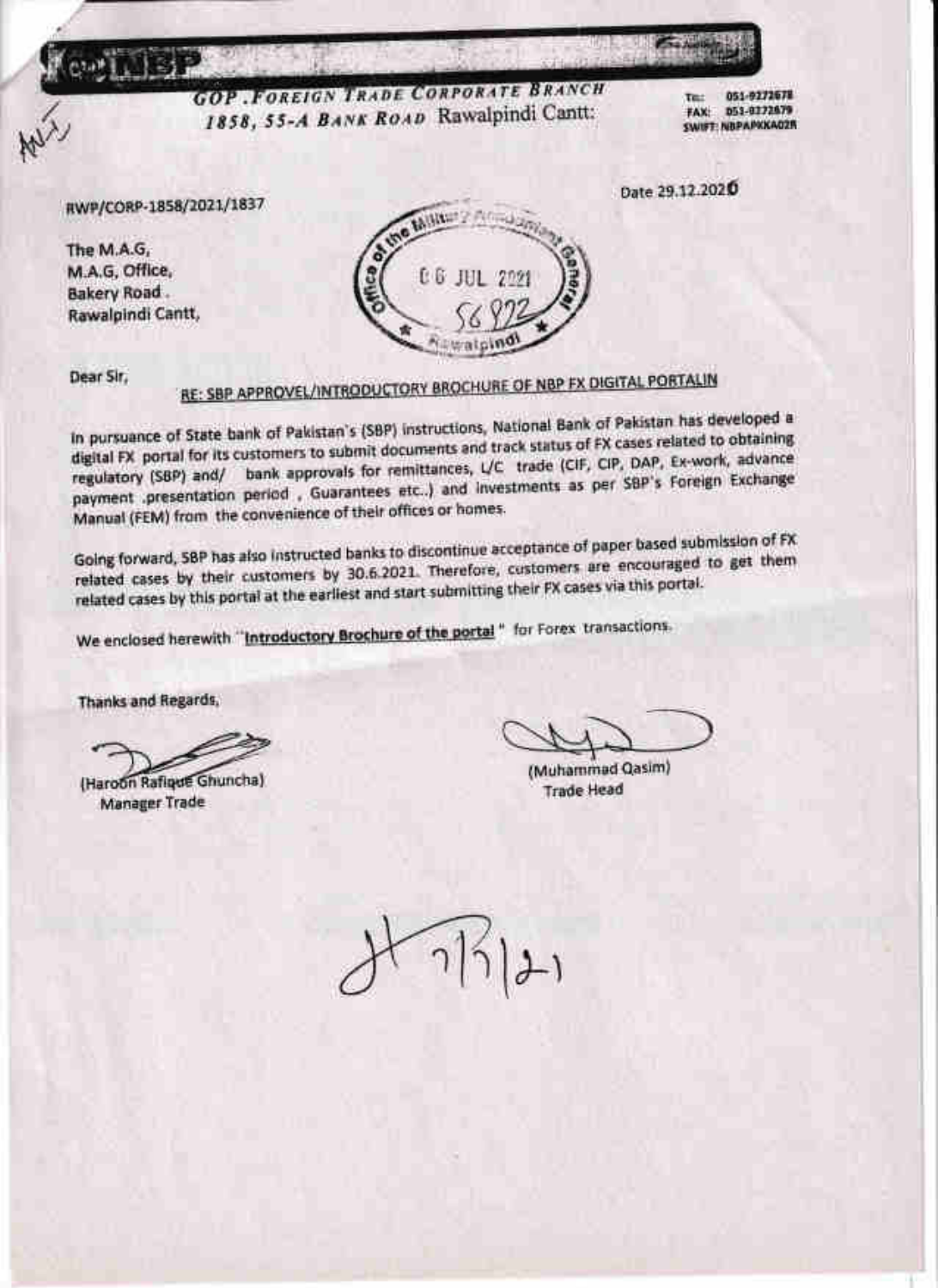in pursuance of SBP Instructions , NBP has specifically designed Digital End to End FX portal to cater to Us valuable customers' ever growing needs of digitalization with respect to FX cases.

This portal will further ethance customer experience and satisfaction by facilitating the initiation of FX transactions directly online via the cortal. The FX portal caters for all types of customer Le Sole proprietors, SMEs, Corporates & incividuals etc.

Through this portal customers can lodge applications for FX cases including Private & Commercial Foreign Remittances, International Trace, Investments & Guarantees etc.

## **SALIENT FEATURES**

Easy Online Registration Process

Secure and Transparent Transactions

C

Online Submission and Tracking of Cr.ses

Real-time Notifications

Ease and Convenience of Doln's Buriness

Round the Clock Access

# **FX-PORTAL REGISTRATION PROCESS**

#### 四位子

Please visit the website www.nbp.com.pk and click on "NBP FX Portal" or use the following link directly https://txauproval.nbp.com.pk

389-2

If the customer is a new User, pleas/ click on "register novi". **其可以** 

For registration, please complete ill the required fields and check box "I have read the agreement" after reading the actreement. Then click on "Rigister".

2.80-0 Upon clicking on "Register", you will receive Or, Time Password (OTP) on the registered Email & Mobile Phone. Please input both different OTPs and click on submit. In case you do not receive OTPs, you can click on "Resend Pin code".

 $2650 - 5$ 

After inputting both OTPs, in case of an "Individual" Account type, please fill required information and Submit"

In case of an "Organization" Account type, "Organization Profile" will appear. Please fill the required information and click on "Submit".

### **MSD +C**

You will receive the email message confirming that your request has been received in branch for further action. The branch authorized officials will verify the information with the bank's record. For Organization, the original "authorization letter" will also be verified. Your request will be approved if all provided information is found to be correct. 8190 -7

Upon approval, the registration process will be complete and you will receive an email message.

# **SUBMISSION & TRACKING OF EX CASES IN FX PORTAL**

Stan -

Login to NBP FX Portal using this Link https://txapproval.nbp.com.pk and enter your registered Email and Password and click on "Login".

Siati -

You will receive One Time Password (OTP) on your registered Email. Enter the OTP and click "Submit".

| <b>THIS MANAGER</b> | <b><i>MALBERT STEREO MADE</i></b><br><b>WHETHE 225ZA</b> | <b>@NBP</b> Activities | <b>NAMES OF STREET</b> | <b>ONBP</b> |
|---------------------|----------------------------------------------------------|------------------------|------------------------|-------------|
| R                   |                                                          |                        | WHEN THE THE           |             |